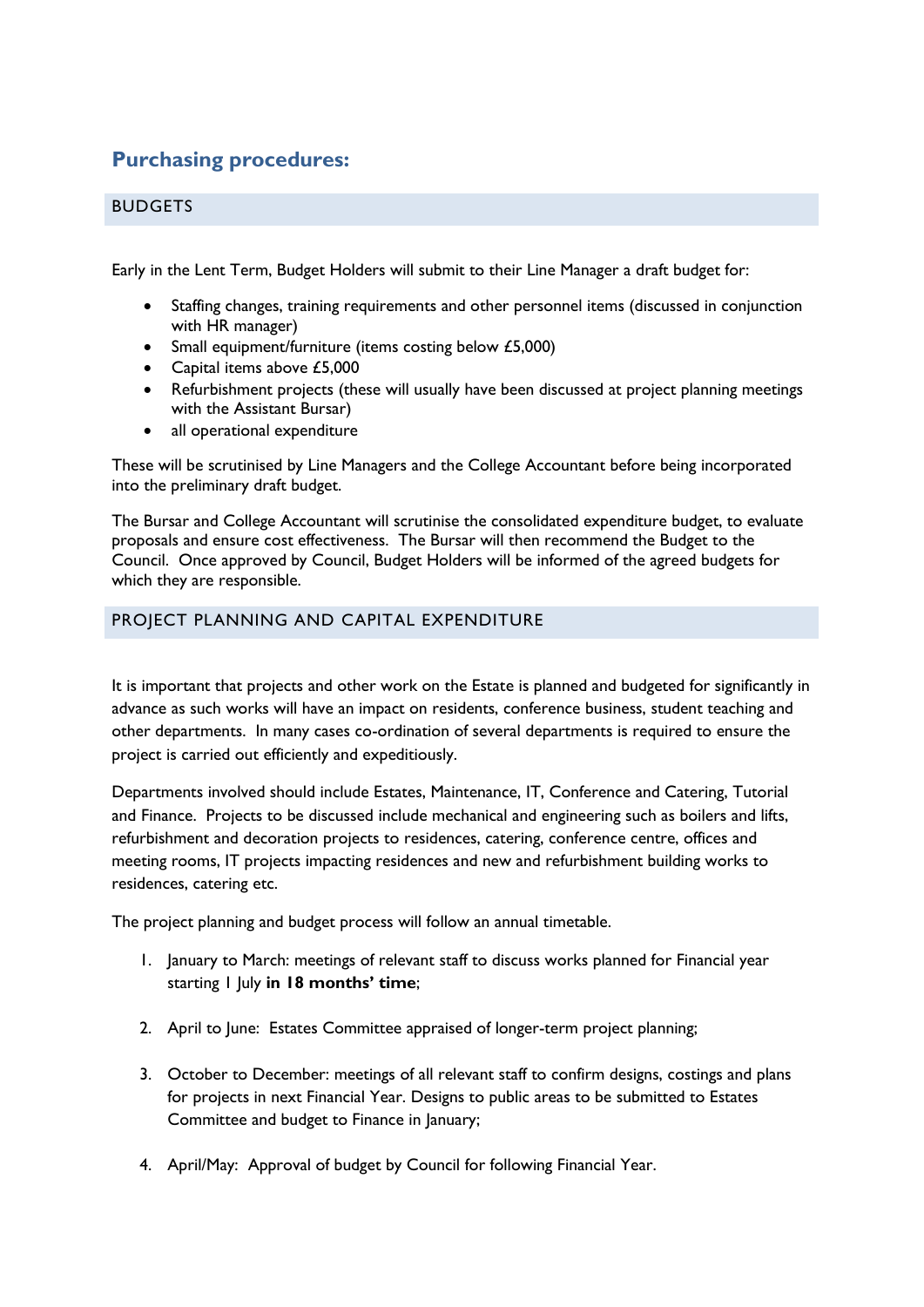# PURCHASING PROCESS

All contracts and orders shall be within the agreed budget.

Internal hospitality must also be ordered against an agreed budget for that event/expense. Requests for internal hospitality not budgeted for must be made in the first instance to the College Accountant.

Expenditure for which no provision has been made in an approved budget shall only be incurred after authorisation by the Bursar, who will seek the approval of Council as necessary.

For all expenditure included in the budget (or subsequently approved by the Bursar) the procedures are as follows:

*1. Tenders and quotations:*

Budget holders must obtain 2 or 3 (in the case of orders/items over  $£5,000$ ) written quotes from suppliers approved by the Finance Office.

*2. Ordering*

Budget holders must complete and sign an order form - for orders over £5,000 the Line Manager must also sign the order and ensure they have reviewed the competitive quotes, in the absence of the line manager and in cases of capital equipment, the College Accountant is to sign the order. The white copy is submitted to the supplier; the blue copy should be submitted on a daily basis to Finance and the Budget Holder should retain the pink and green copies in their order book. Where there is a programme of work or project, orders must not be broken down so as to bring individual orders below £5,000.#

*3. Delivery and receipt*

On delivery/receipt of the items or service, the Budget Holder or authorised member of staff should check items against the delivery note, sign the delivery note and ensure order number is included and forward delivery note and green copy to the Finance department. If it is a part delivery against the order, the Budget Holder can retain the delivery note until the order is fulfilled.

*4. Invoices and payment*

All invoices should be delivered (signed) to the Finance Office who will match orders (blue copy); delivery note and invoices. They will revert to the Budget Holder only if there are inaccuracies or inconsistencies.

# TENDER AND QUOTATIONS

- 5. Shop around to make sure you know what you want (quality and price) and what different suppliers can provide. Ask Finance Office if there are preferred suppliers or suppliers listed in the University Consortium handbook.
- 6. For orders less than £5,000 obtain at least two quotes.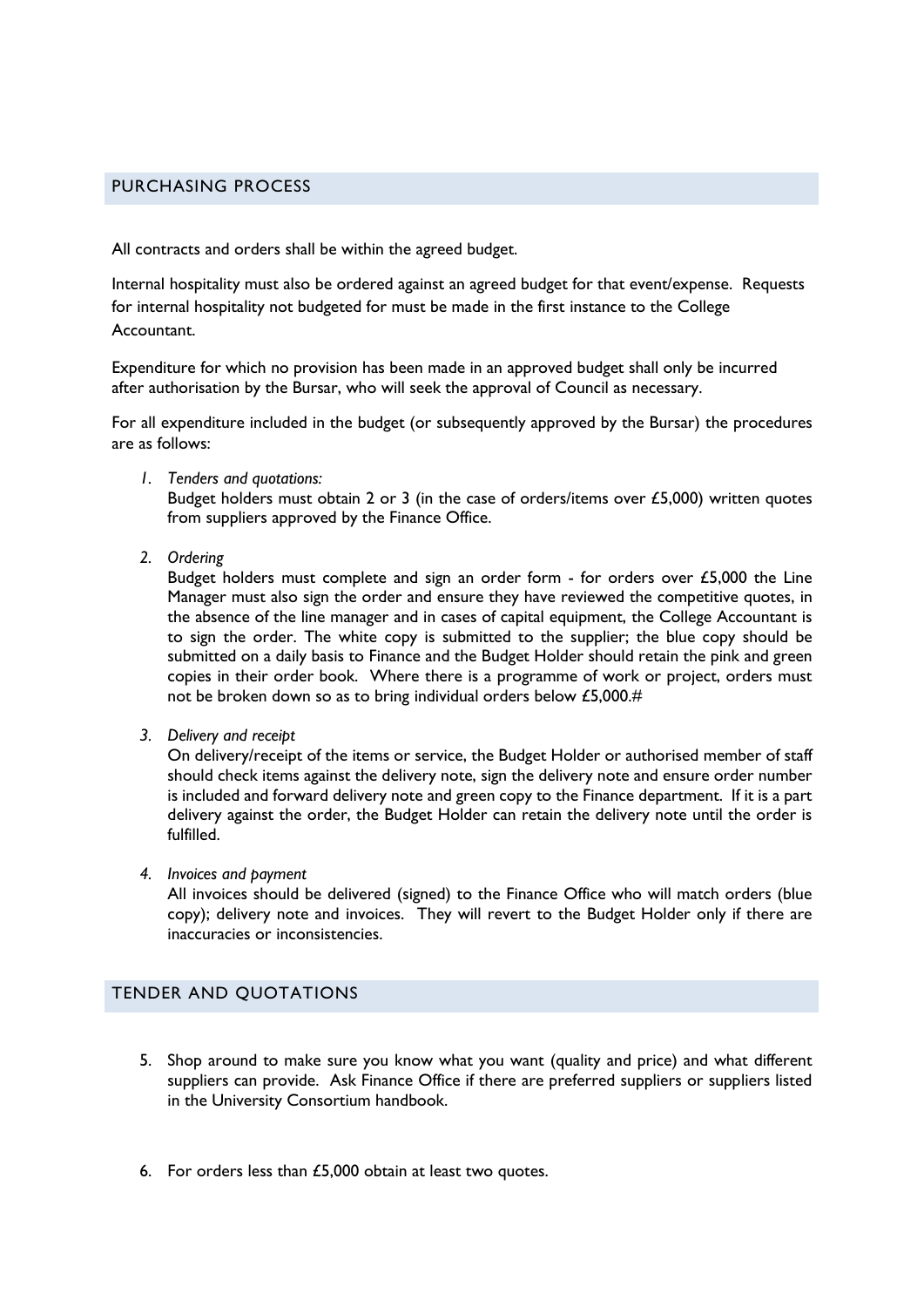- 7. ALWAYS make sure the prices quoted include VAT the College as a charity cannot reclaim VAT so it is a real COST to the College.
- 8. At least three competitive quotations shall be obtained in all cases where the value of the order is expected to exceed £5,000 inc VAT except where the Bursar decides that a formal tendering procedure is impracticable or inappropriate.
- 9. In all cases where there is a potential conflict of interest (family/friend association, financial interest in a company, gifts given by a company etc.) then the quotation process should be performed by the line manager or College Accountant.
- 10. Where the order is for an item that is to be drawn down over a period of time or for consumables ordered regularly, e.g., stationery, toilet rolls; competitive quotations need only be obtained once per year.
- 11. For regular small items such as maintenance and garden consumables, accounts should be set up with an approved supplier; annually the Budget Holder should review (and possibly meet with) the supplier to ensure value for money is being obtained.
- 12. Value for money includes consideration of price including delivery charges, the quality of the service or product and suitability of the service or product for College needs. In securing best value for money bulk purchases shall be considered and discount facilities sought wherever possible.

### **ORDERING**

- 13. The only exceptions to using an order form are for works and services executed in accordance with contract items of a recurring nature, e.g., gas, electricity, telephone and purchases from petty cash.
- 14. Suppliers and contractors shall be notified that they should not normally accept orders unless on an official order form.
- 15. Budget holders must complete the whole form including budget code.

### DELIVERY AND RECEIPT

- 16. The authorised member of staff will check that work done or services rendered have been satisfactorily carried out in accordance with the order; that where applicable the materials used are of the required standard and that the charges are correct.
- 17. In the case of contracts based on the measurement of time, materials or expenses, the time charges are in accordance with the appropriate rates, that the materials have been checked for quantity, quality and price and that the charges for the use of vehicles, plant and machinery are correct.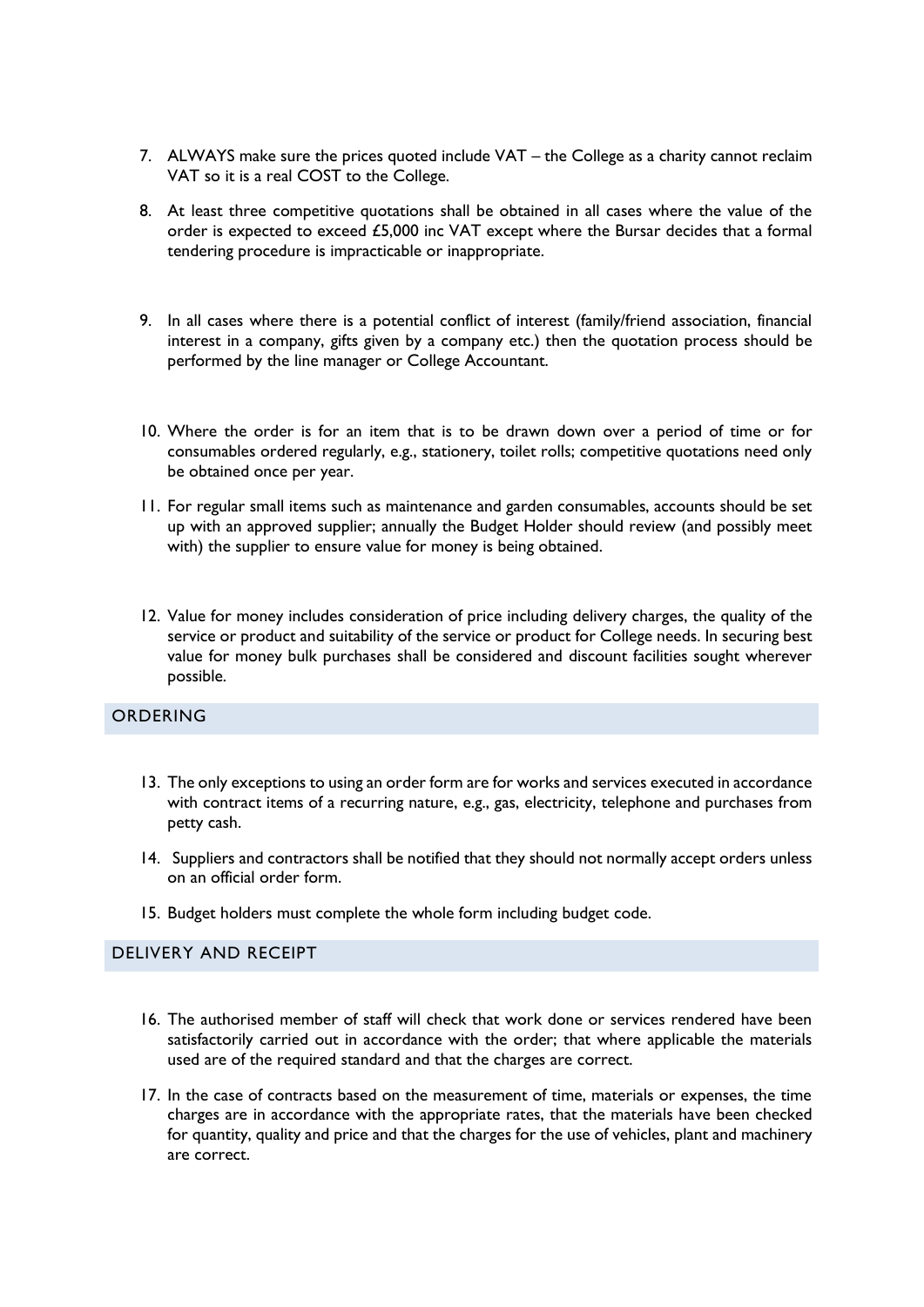18. Where a member of staff certifying an account relies upon colleagues to do preliminary checking they shall ensure that those who check delivery or execution of work act independently of those who placed the order and negotiate prices and terms.

## INVOICES AND PAYMENT

- 19. If not received directly, suppliers' invoices and statements shall be passed promptly to the Finance Office. Where there are queries, the Budget Holder may be required to contact the supplier to resolve before passing invoices back to Finance for payment. The College Accountant shall be kept informed of any disputes.
- 20. The Finance Office will check that where appropriate, the expenditure is in accordance with procedures and that all necessary authority has been obtained, that the account is arithmetically correct and that the account is in order for payment.
- 21. The Finance Office shall normally make fortnightly payment of all suppliers' accounts, except where the supplier's account is subject to settlement discount.
- 22. The Finance Office will a maintain list of approved suppliers and kept under review by the appropriate line manager and Finance office.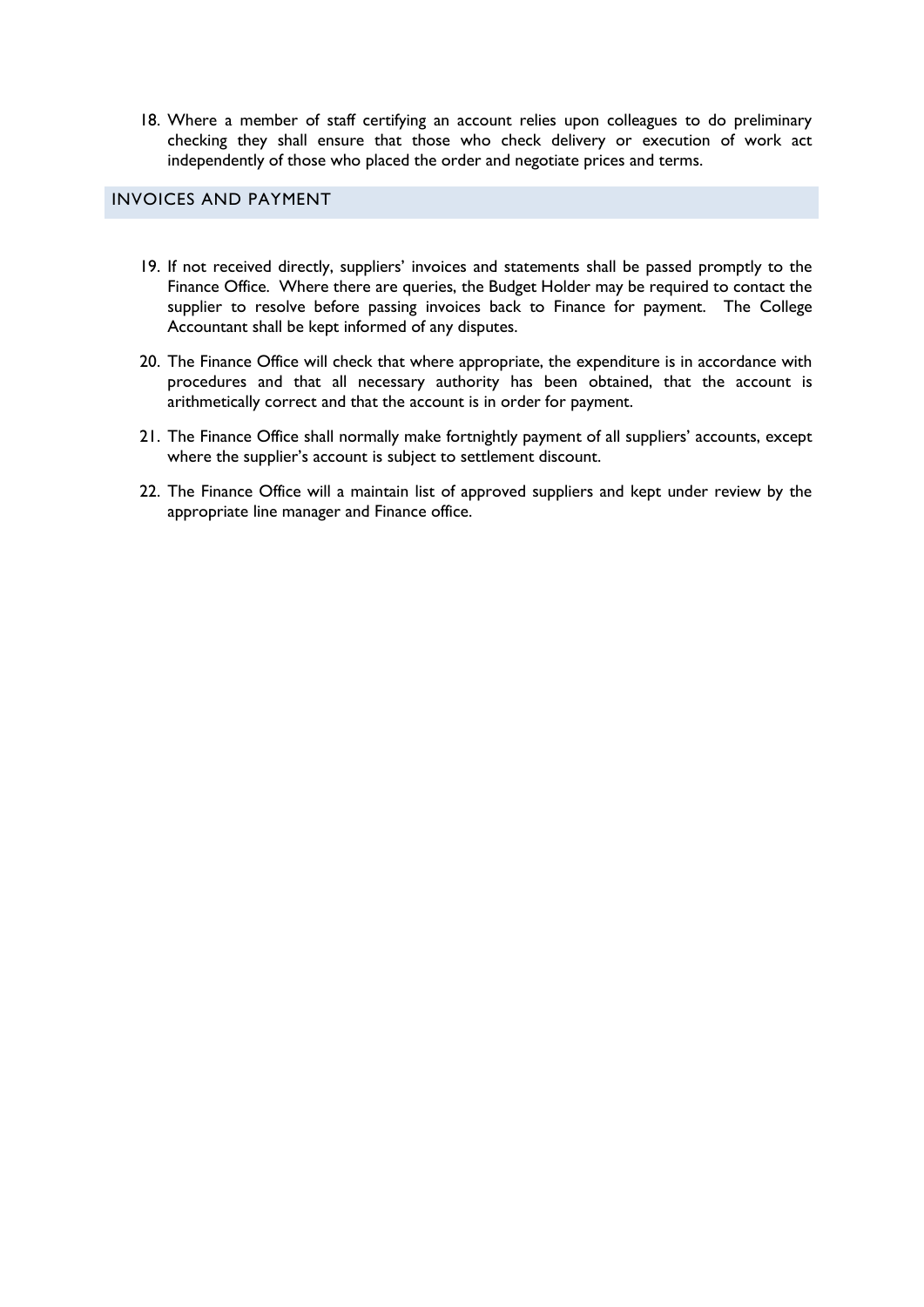| <b>Budget Holder</b>                      | Line manager/approver<br>(over $£5,000$ ) | <b>Expenditure</b>                               |
|-------------------------------------------|-------------------------------------------|--------------------------------------------------|
| Housekeeper                               | <b>Assistant Bursar</b>                   | <b>Resident Consumables</b>                      |
|                                           |                                           | Cleaning materials                               |
|                                           |                                           | Resident small equipment and<br>soft furnishings |
|                                           |                                           | <b>Staff Uniforms</b>                            |
|                                           |                                           | <b>Office Furniture</b>                          |
| <b>Head Gardener</b>                      | <b>Assistant Bursar</b>                   | Tools and small equipment                        |
|                                           |                                           | Plants etc                                       |
|                                           |                                           | <b>Garden Consumables</b>                        |
|                                           |                                           | Gardens Capital equipment                        |
| <b>Head Porter</b>                        | <b>Assistant Bursar</b>                   | Lodge consumables                                |
|                                           |                                           | Small equipment                                  |
|                                           |                                           | <b>Staff Uniforms</b>                            |
| <b>Head of Maintenance</b>                | <b>Assistant Bursar</b>                   | Tools and small equipment                        |
|                                           |                                           | Materials and consumables                        |
|                                           |                                           | Service contracts                                |
|                                           |                                           | Fitted fixtures and fittings                     |
|                                           |                                           | Building and contractor works                    |
| Kitchen Manager                           | <b>Conference and Catering</b>            | Food and provisions                              |
|                                           | Manager                                   |                                                  |
|                                           |                                           | Small equipment                                  |
|                                           |                                           | <b>Kitchen Consumables</b>                       |
|                                           |                                           | Kitchen cleaning materials                       |
|                                           |                                           | <b>Staff Uniforms</b>                            |
| <b>Conference and Catering</b><br>Manager | <b>Bursar</b>                             | Wine and beverages                               |
|                                           |                                           | Small equipment                                  |
|                                           |                                           | <b>Catering Equipment (capital)</b>              |
|                                           |                                           | <b>Garden Furniture</b>                          |
|                                           |                                           | Catering and bar consumables                     |
|                                           |                                           | <b>Staff uniforms</b>                            |
| Conference Manager                        | <b>Conference and Catering</b><br>Manager | Marketing/advertising contracts                  |
|                                           |                                           | Marketing consumables                            |
|                                           |                                           | Collateral                                       |
| <b>IT Manager</b>                         | <b>Bursar</b>                             | IT equipment                                     |
|                                           |                                           | <b>IT</b> consumables                            |
|                                           |                                           | IT service contracts                             |
|                                           |                                           | Phone and mobile phones                          |
|                                           |                                           | Photocopiers and supplies                        |
|                                           |                                           | Security equipment                               |
|                                           |                                           | Software and systems                             |
|                                           |                                           | <b>Staff uniforms</b>                            |
|                                           |                                           | Website support and                              |
|                                           |                                           | development                                      |
| <b>Tutorial Administrator</b>             | Senior Tutor/Bursar                       | <b>Tutorial Consumables</b>                      |
| <b>Development Director</b>               | Principal/Bursar                          | Printing and publishing                          |
|                                           |                                           | Consumables                                      |
|                                           |                                           |                                                  |
|                                           |                                           | Photography                                      |